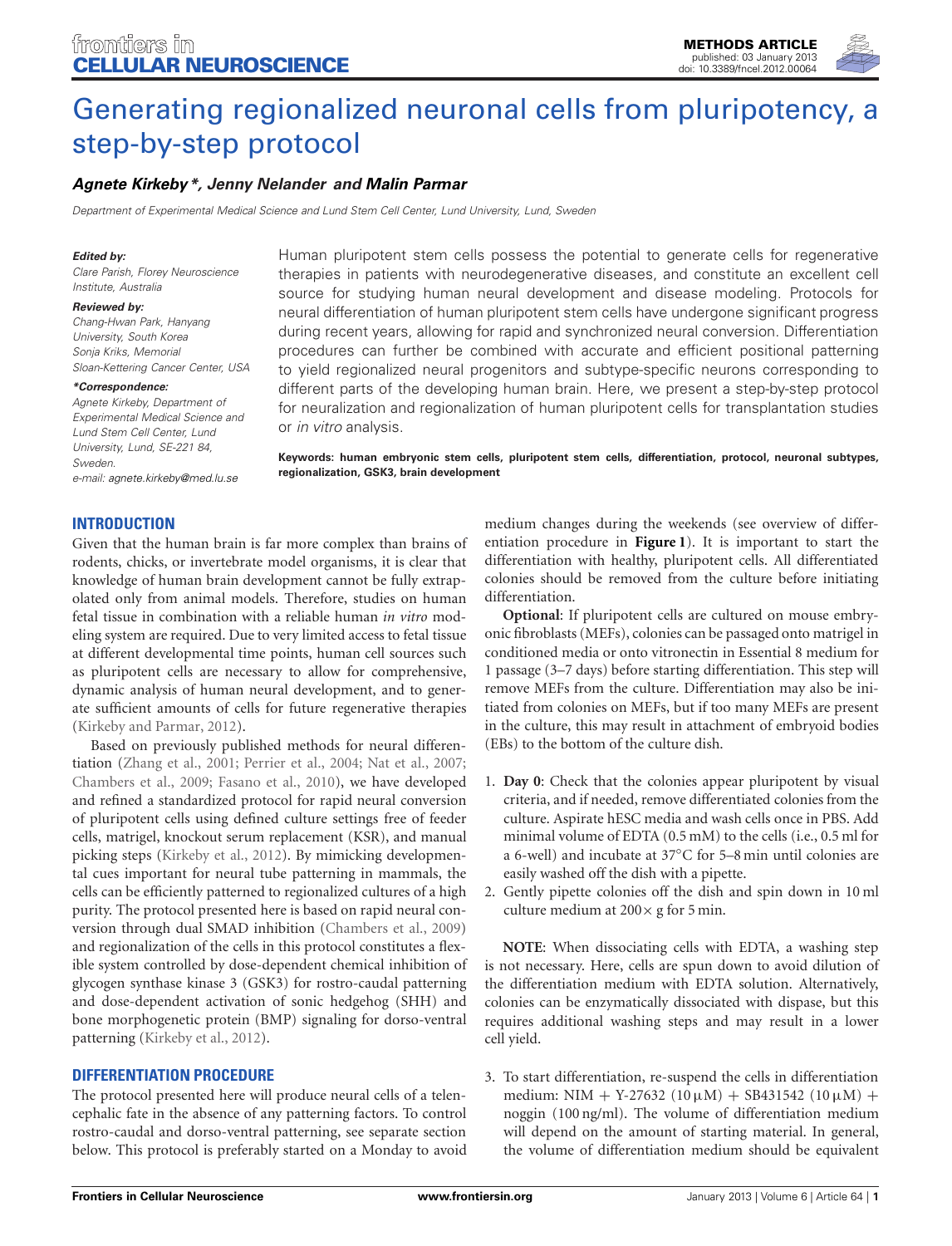

<span id="page-1-0"></span>to 1–1.5× the volume of growth medium used for the undifferentiated cells. That is, if starting with cells from 1 well of a 6-well plate, the differentiation volume should be 1.5–2.5 ml depending on the density of the cells. Plate cell suspension in non-treated cell culture plates for EB formation (i.e., 0.5 ml/well in a 24-well plate or 1 ml/well in a 12-well plate). Optional patterning factors can be added to the medium as needed (see section "Rostro-caudal and Dorsoventral patterning of neural progenitors").

**NOTE**: ROCK inhibitor is added to the differentiation medium from day 0–2 to increase survival of EBs. If Fcconjugated noggin is used, add 200 ng/ml noggin instead of  $100$  ng/ml. For some cell lines,  $10 \mu M$  SB431542 may appear toxic, and the concentration should then be lowered to  $2-5 \mu M$ . Start coating with poly-ornithine (PO) on this day.

4. **Day 2**: Transfer EB suspensions to a tube and spin down gently at  $80 \times g$  for 5 min. Aspirate the medium and re-suspend the EBs in new NIM medium  $+$  SB431542 (10  $\mu$ M)  $+$  nog- $\sin(100 \text{ ng/ml}) + \text{optional patterning factors using the same}$ volume as on day 0. Return EBs to the wells they came from.

**NOTE**: If necessary, wash wells with medium to retrieve any EBs that have attached to the well bottom. If big aggregates of EBs are present, these should be broken up with a pipette. If medium is very yellow by day 2, increase the volume of differentiation medium. Coat plates with fibronectin and laminin (FN/lam) on this day.

5. **Day 4**: Transfer EB suspensions to a tube and spin down gently at  $80 \times g$  for 5 min. Resuspend EBs in NPM medium  $+$  SB431542 (10  $\mu$ M) + noggin (100 ng/ml) + optional patterning factors. The volume of differentiation medium should now be  $2\times$  the previous volume. Transfer EBs to wells coated

with PO/lam/FN (see section "Reagent Setup") corresponding to a 1:2 split. If big aggregates of EBs are present, these should be broken up with a pipette before plating.

- 6. **Day 7**: Replace medium with NPM medium + noggin (100 ng/ml) + optional patterning factors. Coat with PO on this day.
- 7. **Day 9**: Replace medium with plain NPM medium without growth factors or patterning factors. Coat with FN/lam on this day.
- 8. **Day 11**: Replating: Wash cells with PBS, and add minimal volume of accutase to the wells. Leave cells in the incubator for 10 min or longer, until cells are easily suspended from the dish with a pipette. Dissociate cells with a pipette and spin down at 300× g for 5 min (before spinning, take an aliquot out for cell counting). Resuspend cells to a density of 5–15,000 cells/μl in NDM medium. Wash freshly coated plates with PBS and remove all liquid from the plates with a vacuum aspirator to achieve completely dry wells. Plate cells in droplets of  $5-100 \mu$ l depending on future use. If many small wells are needed for immunocytochemistry, droplets of  $5 \mu l$  can be plated in individual wells of 48-well plates to yield multiple replicates. If large amounts of cells are needed for transplantation or sorting, all cells can be plated in a single large droplet. Leave dishes in the incubator for 15–20 min to allow cells to attach to the well bottom. When attachment is verified in the microscope, add medium to the wells:  $NDM + BDNF (20 ng/ml) + GDNF$  $(10 \text{ ng/ml}) + AA (0.2 \text{ mM}).$

**NOTE**: The cell density at this point is critical for the survival and proper differentiation of the cells, and optimal density should be adapted for each individual purpose. The cells need to be maintained at a very high density to avoid cell death and selective loss of neural subtypes. On the other hand, if the cell density is too high, neuronal maturation will be attenuated.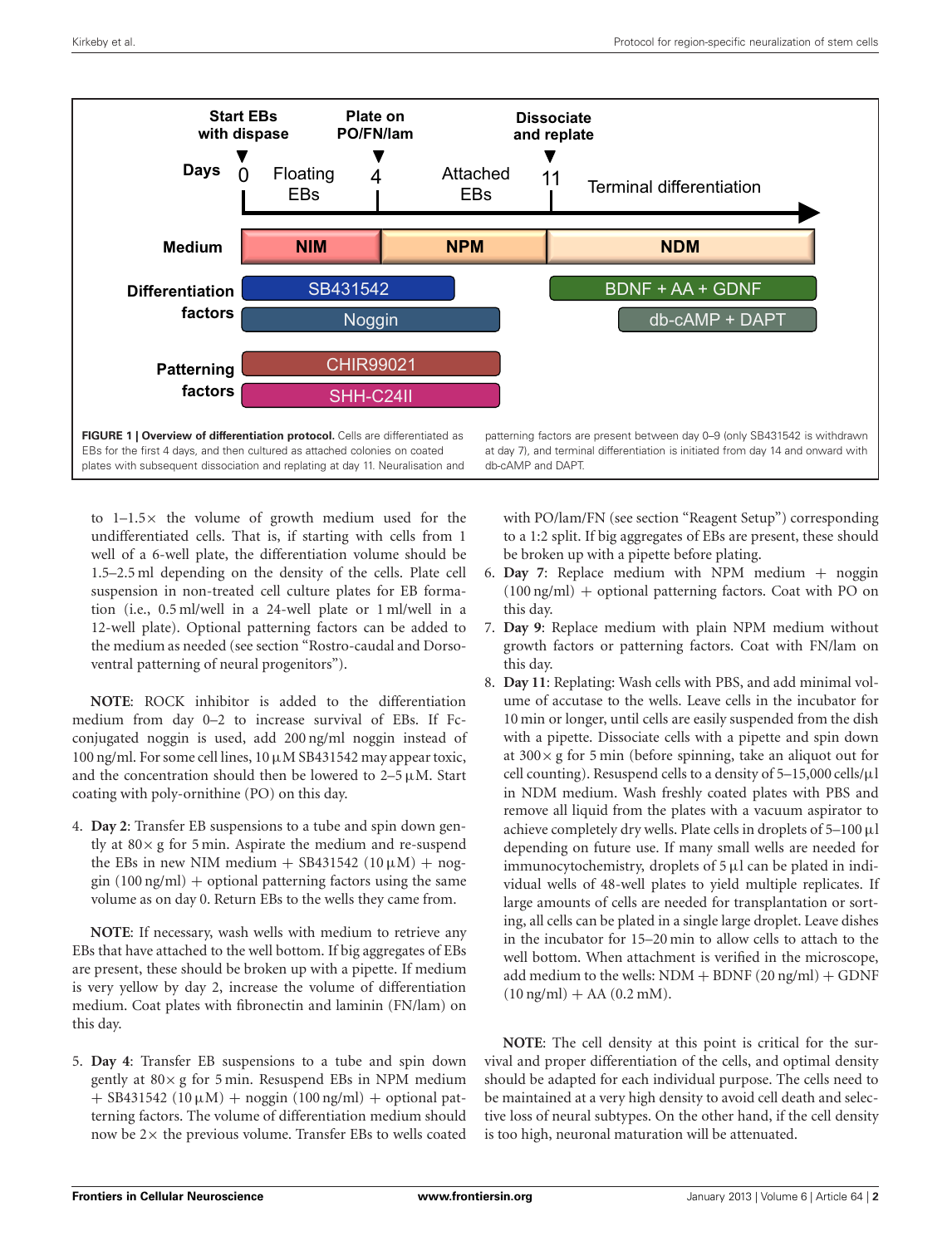9. **Day 14:** Change medium to NDM + BDNF  $(20 \text{ ng/ml})$  + GDNF  $(10 \nmid g/ml)$  + ascorbic acid  $(0.2 \nmid m)$  + db-cAMP  $(500 \,\mu\text{M})$  + DAPT  $(1 \,\mu\text{M})$ . Maintain the cells in this medium from now and onward to induce terminal neuronal maturation.

**NOTE**: Cells are at an optimal stage for transplantation between days 14–20 of differentiation. If cells are to be used for transplantation, avoid adding DAPT to the medium, as this will result in premature neuronal maturation causing increased cell death upon dissociation.

**Optional**: If cells are needed for long-term studies of mature neuronal phenotype, it may be necessary to replate cells again between days 16 and 20 to avoid too high density of the cultures. In that case, perform replating using the same procedure as on day 11. Replating at later timepoints should be avoided due to stress on mature neuronal cells. At late stages of differentiation, neurons may begin to detach from the plate. This can be attenuated by adding  $\text{lam} + \text{FN}$  to the cell culture medium.

#### **ROSTRO-CAUDAL PATTERNING OF NEURAL PROGENITORS**

Rostro-caudal patterning of the cells can be controlled by dosedependent addition of the GSK3 inhibitor CHIR99021/CT99021. The compound should be added to the cells from day 0 to 9 of differentiation at an appropriate concentration for the purpose needed. Use  $0.2-0.4 \mu M$  for diencephalic fates;  $0.6-0.8 \mu M$  for mesencephalic fates,  $1-2 \mu M$  for anterior rhomencephalic fates and  $>4 \mu$ M for posterior rhomencephalic fates. Since different cell lines may show variations in the response to GSK3 inhibition, we recommend that each lab performs a dose-response curve of the CHIR99021 to determine the optimal concentration needed for generating the wanted cell type in their settings. Read section "Reagent Setup" for instructions on CHIR99021 preparation.

# **DORSO-VENTRAL PATTERNING OF NEURAL PROGENITORS**

Ventralization of the cells can be obtained by adding Shh-C24II to the medium from day 0 to 9 of differentiation at any given concentration of CHIR99021. If no Shh is added to the culture, the cells will be enriched for alar plate fates. To enrich for basal plate, add 50–150 ng/ml, and to enrich for floor plate, add  $\geq$ 200 ng/ml Shh-C24II. If more potent ventralization is wanted, purmorphamine  $(0.5 \mu M)$  can be added together with Shh from day 2 to 9. To achieve dorsalization of cultures toward roof plate fates, remove SB431542 and noggin from the cultures at day 4 to allow for BMP activation.

**NOTE**: Chemical compounds are generally used at lower concentrations in this protocol compared to protocols using knockout serum replacement (KSR) in the differentiation medium [\(Kriks et al.](#page-3-7), [2011](#page-3-7)). This may be due to a higher protein content and chemical buffering capacity in media containing KSR, necessitating higher concentrations of chemical patterning factors. Higher concentrations of chemical factors in this protocol may result in toxicity (purmorphamine shows beginning toxicity at 1 μM, CHIR99021 at 8 μM and DAPT at 3μM in this protocol). Different batches of Shh-C24II may have different potencies, thus requiring adjustments in concentration.

## **MATERIALS (EUROPEAN CATALOG NUMBERS)**

- Human embryonic stem cells or induced pluripotent stem cells of good quality with minimal spontaneous differentiation. Grown on mouse embryonic feeder cells or in defined medium on matrigel or vitronectin.
- EDTA 0.5 M pH 8.0 (15575–020). Dilute to 0.5 mM in PBS and store at RT.
- DMEM/F-12 (Invitrogen, cat. no. 21331–020).
- Neurobasal (Invitrogen, cat no. 21103–049).
- L-Glutamine (200 mM, Invitrogen, cat. no. 25030–081), aliquot and store at −20◦C.
- Accutase (Invitrogen, cat. no. A11105–01), aliquot and store at  $-20^\circ C$ .
- B27 supplement without vitamin A (Invitrogen, cat no 12587– 010), aliquot and store at −20◦C.
- N2 supplement (Invitrogen, cat no 17502–048), aliquot and store at −20◦C.
- SB431542 (TGFβ inhibitor, Tocris Bioscience, cat. no. 1614 or Axon Medchem, cat. No. 1661). Make stock aliquots of 20 mM in DMSO and store at  $-20^\circ$ C.<br>• Y-27632 dihydrochloride
- Y-27632 dihydrochloride (ROCK inhibitor; Tocris Bioscience, cat. no. 1254 or Axon Medchem 1683). Make stock aliquots of  $10 \text{ mM}$  in  $H_2O$  and store at  $-20^\circ$ C.
- CHIR99021/CT99021 (GSK3 inhibitor; Axon Medchem, cat no 1386). Make stock aliquots of 10 mM in DMSO and store at  $-20^{\circ}$ C.
- Recombinant human Noggin (R&D Systems, cat. no.  $6057-NG$ <sup>\*</sup>.
- Recombinant human BDNF (R&D Systems, cat. no. 248-BD)∗.
- Recombinant human GDNF (R&D Systems, cat. no.  $212$ -GD) $*$ .
- Recombinant modified human Sonic Hedgehog C24II (R&D Systems; cat. no.1845-SH-025)∗.
- Purmorphamine (Smoothened agonist; Stemgent 04-0009). Make stock aliquots of 10 mM in DMSO and store at  $-20^{\circ}$ C.
- Ascorbic acid (Sigma, cat. no. A5960). Make stock aliquots of 200 mM in H<sub>2</sub>O and store at  $-20^{\circ}$ C.
- Dibutyryl-cAMP (Sigma cat no. D0627). Make stock aliquots of 50 mM in H<sub>2</sub>O and store at  $-20$ °C.
- DAPT (γ-secretase inhibitor; Tocris Bioscience, cat no. 2634). Make stock aliquots of 10 mM in DMSO and store at −20◦C.
- Polyornithine (Sigma cat no. P3655). Make sterile filtered stock aliquots of 1.5 mg/ml in H<sub>2</sub>O and store at  $-20^{\circ}$ C.
- Laminin (Invitrogen cat no. 23017-015). Aliquot and store at  $-80^{\circ}$ C.
- Fibronectin (Invitrogen cat no. cat no 33010-018). Make stock aliquots of  $0.5 \text{ mg/ml}$  in PBS  $+5 \text{ mM}$  NaOH and store at  $-20^{\circ}$ C.
- Non tissue-culture treated multiwell plastic plates (12- or 24-wells).
- Tissue-culture treated multiwell plastic plates (12-, 24-, or 48-well).
- PBS.
- Sterile water.